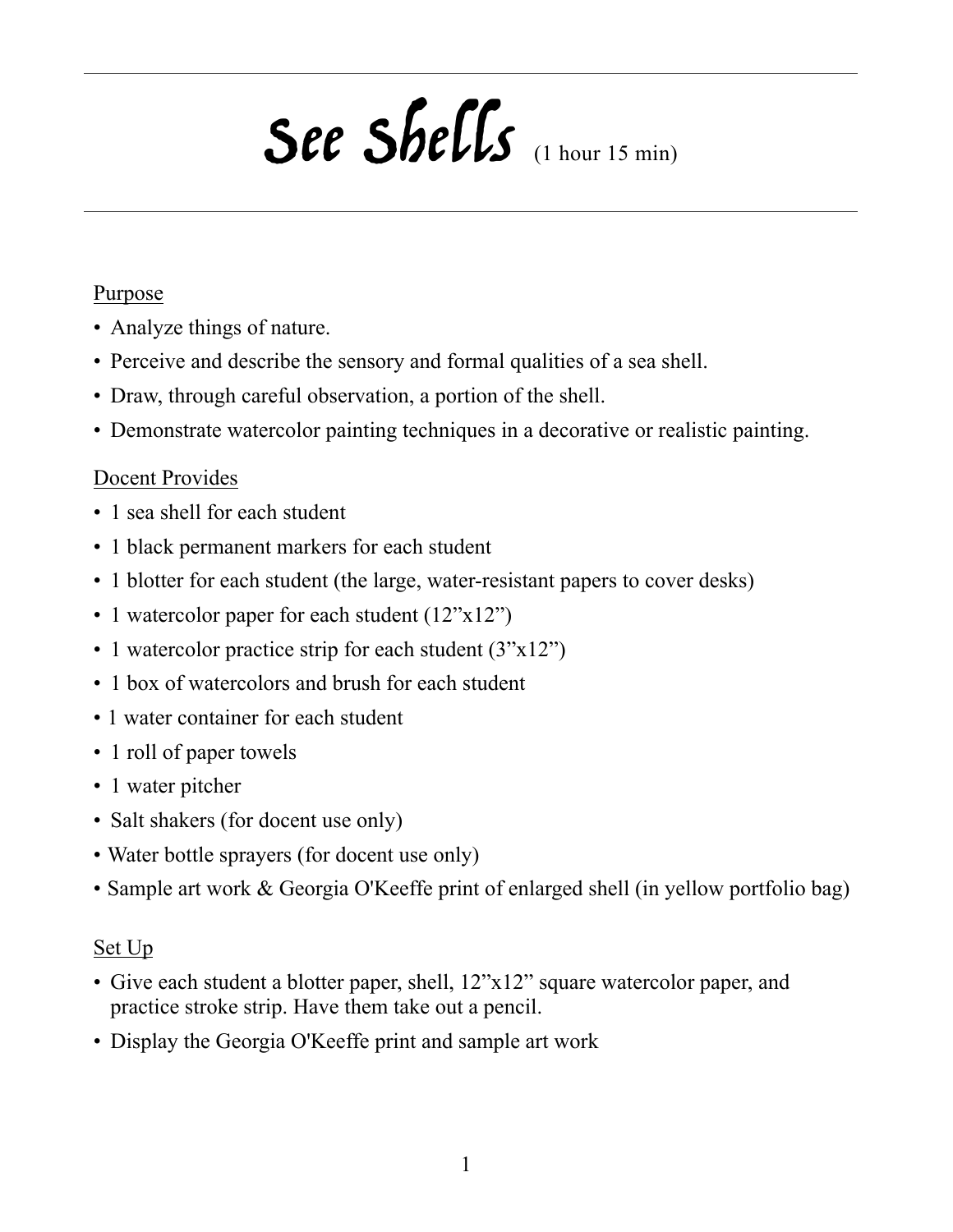## **Introduction** (about 10 minutes)

- 1. Show and talk about the Georgia O'Keeffe Prints.
	- Georgia O'Keeffe, an American artist, could be classified as an abstractionist painter even though the subject matter of her painting is clearly recognizable. A lily, hollyhock, iris or shell enormously enlarged to cover a whole canvas... all cleanly reduced to line and pattern, rendered in brilliant color, and executed with an intense lyricism that is very feminine. She is placed among the so-called "immaculate", a tendency of the 1920's because of the extreme simplification of form and sharp edged clarity of design.
- 2. Examine your Shell Explore its sensory and formal properties.
	- How would you describe its TEXTURE? Smooth, rough, ribbed?
	- What type of LINES would be used to draw these shells? Curved or straight?
	- What kind of SHAPES would you end up with? Ovals, circles, triangles?
	- Discuss the COLORS found both inside and outside of the shell. Do you see many SHADES of one color? (Art vocabulary: HUE + BLACK = SHADE)
	- Most shells have very delicate colors with soft TINTS. (Art vocabulary:  $HUE + WHITE=TIMT)$
	- The VALUE of a color is its lightness or darkness. Look at the transition from one color to another in the same shell. Is it very gradual or abrupt?
- 3. Find a portion of the shell with an interesting design:
	- Take time to look closely!
	- Does your shell have a spiral at the end?
	- Does it have a hinge and ribs?
	- What part of your shell would make an interesting design?

## **Pencil Sketch** (about 15 minutes)

- 1. Tell the children what they will be doing.
	- Drawing with pencil
	- Outlining with permanent black markers
	- Painting shell with watercolor
	- Adding a finishing *surprise* touch
- 2. Show samples in box of the three stages of our shell paintings.
- 3. Demo the pencil drawing, then have the kids do their own.
	- Draw BIG on your 12"x12" piece of watercolor paper. Show 'as much of' or 'as little of' the shell as you wish.
	- Sketch out your shell using pencil.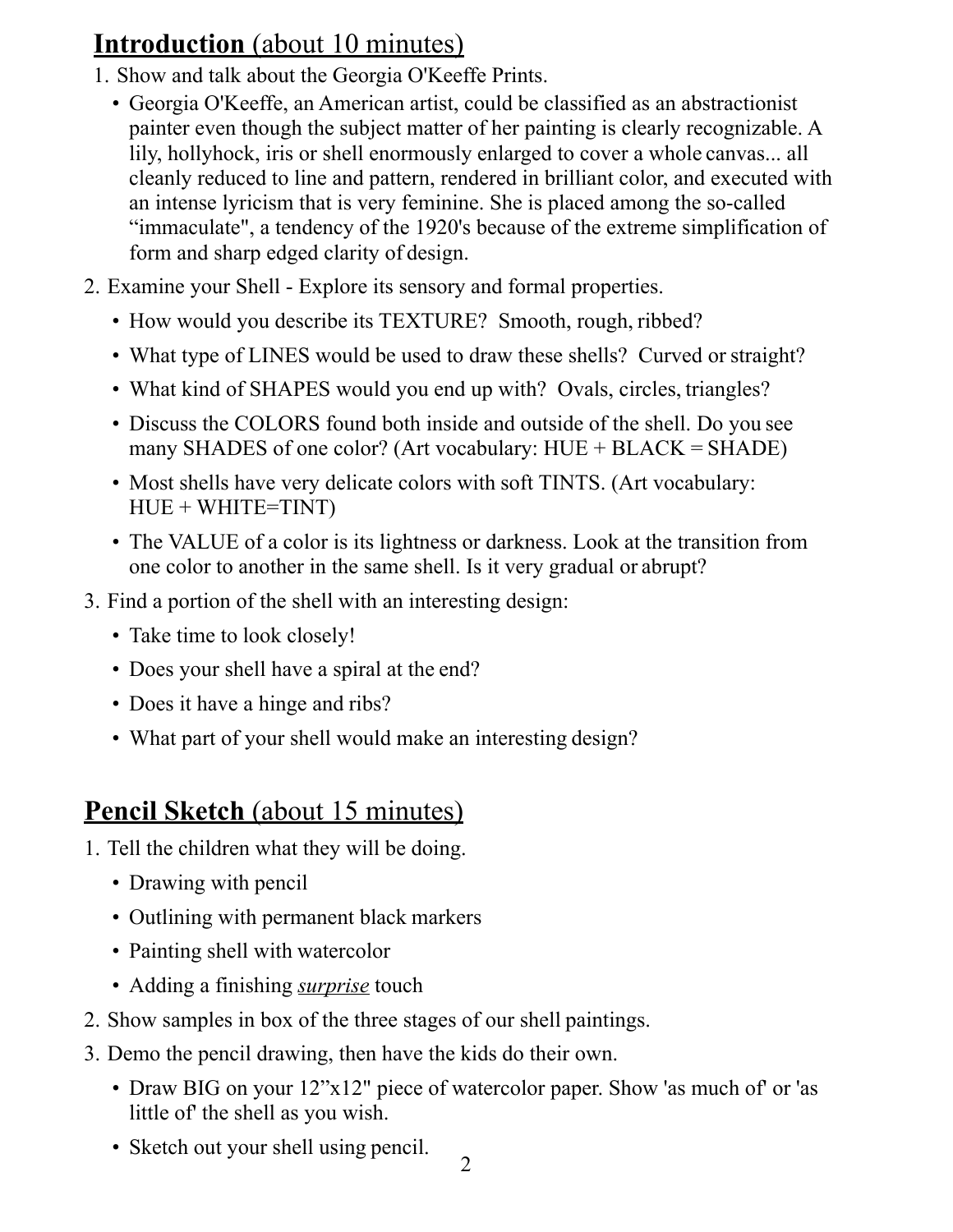- Drawing must touch 3 sides of the paper. It can touch all 4 too.
- Show every 'in' and 'out' of the shell.
- Really study the shell. Draw slowly and carefully.
- Try contour drawing…watching the shell instead of your paper as you draw.
- Check students drawings and offer help where needed.
- 4. Demo the marker outlining.
	- Pass out black markers and blotters.
	- Use the black markers to outline the main contour lines and *some* of the details. Too much black marker will muddy the painting, so it is better to outline less rather than more.
	- Set drawings aside in a safe place and collect blotters and markers.

## **Practice Using Watercolors** (about 20 minutes)

- 1. Demonstrate the watercolor painting techniques and have the kids try each one as you demonstrate it.
	- Use the narrow strip of watercolor paper.
	- Review how to prep the paints by squeezing several drops of water into each color of paint — no black! Challenge them to only prep the red, yellow, and blue. Remind them to hug the paint off the brush before dipping it back in the water.
	- Say something like: "None of the colors in our box seem to be quite right for our shells. Let's try to create some new colors and try out some new techniques to create more delicate designs on the shells."

#### A.Wet on wet

- Brush clear water onto your paper
- Stoke or just tip color onto wet paper; see the feathery effect it creates?
- B. Fade color
	- Brush across paper with a deep color, then brush over it with clear water and let the color fade out from the center. This is like a graded wash.
- C. Two colors on a brush
	- Load brush with one color and tip into another.
	- Try loading up with yellow—then tip in red. This creates a more exciting orange. Stroke the brush across the paper to see how this creates a natural transition between the red and yellow. Don't blend the two colors on the paper, allow both of them to show.
	- Try loading up with orange—then tip in blue. This makes brown.
	- Remind the students that if they want a consistent color you can mix the paint colors on the lid of the paint box to dilute or create a new color.